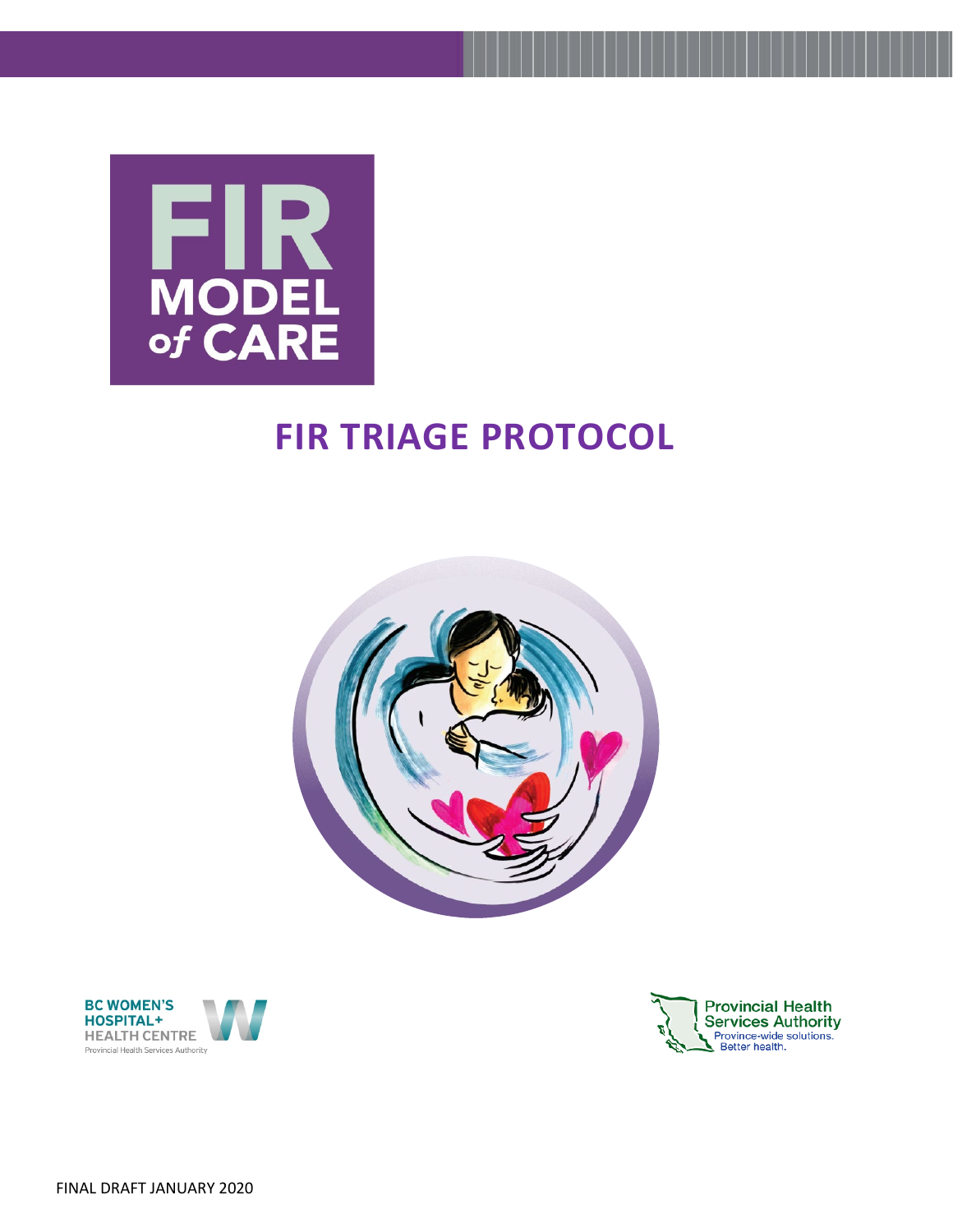### **i. Acknowledgements**

We would like to acknowledge that the FIR Triage Protocol was developed on the unceded, traditional and ancestral homelands of the Coast Salish People, specifically the x<sup>w</sup>məθk<sup>w</sup>əýəm (Musqueam), Skwxwú7mesh (Squamish) and səlilwəta?ł (Tsleil-waututh) Nations

We would like to acknowledge the work of the Provincial Perinatal Substance Use Project Team in providing leadership for the development of the FIR Triage Protocol with the FIR multidisciplinary Triage Protocol Working Group. Specifically, the following members of the Triage Protocol Working Group are appreciated for their contributions:

Denise Bradshaw, Director, Provincial Health Initiatives, BC Women's Hospital; Director, Provincial Perinatal Substance Use Project; Lead, FIR Square, BC Women's Hospital

Nicole Carter, Perinatal Clinical Educator, FIR Square, BC Women's Hospital

Dr. Eric Cattoni, Medical Co-Lead, FIR Square; Consultant Physician, Perinatal Addictions Service, BC Women's Hospital; Physician, Sheway Medical Clinic, Vancouver Coastal Health

Dr. Janine Hardial, Medical Coordinator, Sheway, Vancouver Coastal Health; Group 2 Lead, Family Practice Maternity Service, BC Women's Hospital; Consultant Physician, Perinatal Addictions Service, BC Women's Hospital

Dr. Annabel Mead, Medical Lead, Provincial Perinatal Substance Use Project; Clinical Assistant Professor, UBC; Director, BCCSU Addiction Medicine Fellowship Program; Addiction Medicine Consultant, St Paul's Hospital

Dr. Charissa Patricelli, Medical Director, FIR Square; BC Women's Hospital

Sara Pavan, Evaluation Specialist, Provincial Perinatal Substance Use Project

Akash Sidhu, Project Coordinator, Provincial Perinatal Substance Use Project

Cathy Zarchynski, Patient Care Coordinator, FIR Square, BC Women's Hospital

*A note about gender and sexual orientation terminology: As in the FIR Model of Care document, the terms pregnant women and pregnant individual are used in the FIR Triage Protocol. This is to acknowledge and be inclusive of transgender individuals who are pregnant, and to respect those who wish to continue to be identified as pregnant women or mothers. We encourage all providers to not assume the gender identity or sexual orientation of the pregnant person (or their partner) and to respectfully and non-judgmentally ask all pregnant people about their preference for how they wish to be addressed.*

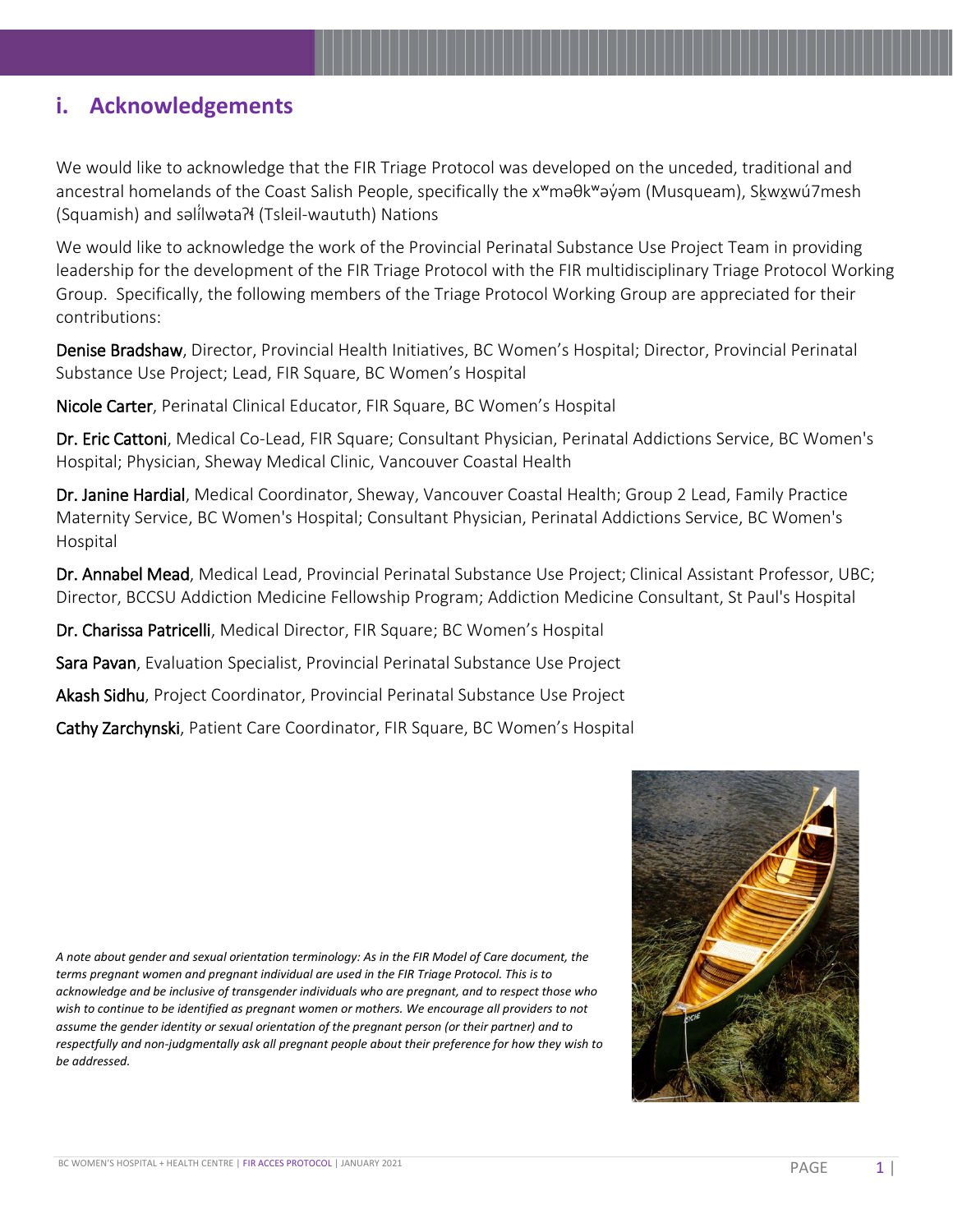# **Contents**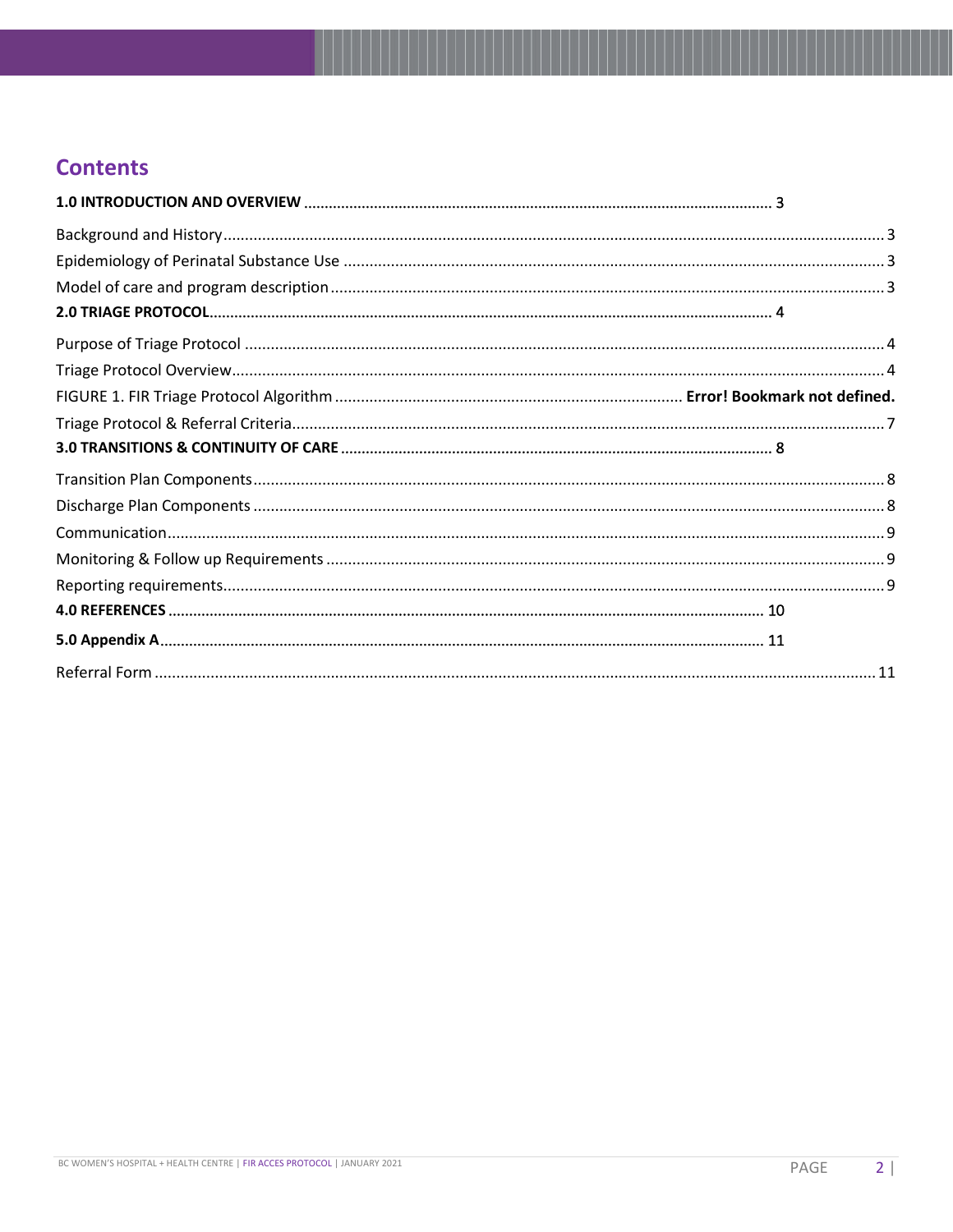# <span id="page-3-0"></span>**1.0 INTRODUCTION AND OVERVIEW**

#### <span id="page-3-1"></span>Background and History

FIR is a provincial specialized perinatal service located in BC Women's Hospital and Health Centre in Vancouver BC. FIR provides care to antenatal and postpartum women who use substances, and to infants exposed to substances in a primary care/interdisciplinary team-based model. FIR opened in 2003 and was a first of its kind program in Canada.

The acute care program has 12 beds for women wishing to stabilize their substance use and address any pregnancy related concerns and/or withdraw from drug use during pregnancy. Care at FIR is provided by family physicians and a nurse practitioner, alongside a multidisciplinary team that includes pediatricians, nurses, social workers, counsellors, dietitians, recreation therapists and other allied care providers. FIR consults with obstetrics, internal medicine, pediatrics, maternal fetal medicine, reproductive mental health, anaesthesia, Oak Tree Clinic and Infectious Diseases at BC Women's Hospital.

#### <span id="page-3-2"></span>Epidemiology of Perinatal Substance Use

The Canadian, Tobacco and Drugs Survey (CTADS) 2017 data estimates that 14.6% of women use alcohol in ways that exceed low risk drinking guidelines; 13% (2.1 million) of women smoke cigarettes; and 11% (1.7 million) women have used illicit substances (including opioids and cannabis) over the past year. Polysubstance use is common among many women who are using substances, including increasing rates of methamphetamine use.

First Nations Health Authority data reports that in 2018, among First Nations people, First Nations women experience overdose events and overdose deaths at a higher rate than non-First Nations women. Approximately 70% of women admitted to FIR identify as Indigenous.

Substance use during pregnancy is interconnected with issues such as trauma and interpersonal violence, lack of stable housing, social isolation, colonialism and racism (Poole & Isaac, 2001). Due to barriers in receiving care women may not have received any prenatal care. They may have complex medical issues related to lack of access to health care (e.g. HIV, Hepatitis C, other infections), concurrent mental health concerns (including post-traumatic stress disorder), and other chronic disease. Women may also be experiencing pregnancy-related complications (e.g., gestational diabetes, hypertension, IUGR, threatened pre-term labour). Women may have partners who use substances who are also be engaged in care.

In most cases, there is Ministry of Child and Family Development (MCFD) or Delegated Aboriginal Agency (DAA) involvement and potential for supervision orders. Many women have had unpleasant or traumatic encounters in acute care in the past and may be wary of trusting service providers.

#### <span id="page-3-3"></span>Model of care and program description

#### FIR's mandate is to address the needs of antepartum and postpartum women who use substances and their infants exposed to substances in order to improve women's wellness and to ensure a safe labour, delivery and post-partum course. Through the provision of treatment and supports based on principle based practice and integrated programming, the interdisciplinary team at FIR focuses on stabilization, roomingin and harm reduction within a recovery oriented approach to care.

The FIR recovery program includes access to social workers to assist with child custody concerns, counselling and support to enhance critical coping and life skills. All disciplines provide education focussed on parenting skills and techniques. The program provides recreation and expressive art therapy, Indigenous cultural support through a First Nations advocate and Indigenous Elder, nutrition assessment and support from a dietitian and advocacy for housing, income, and other social needs.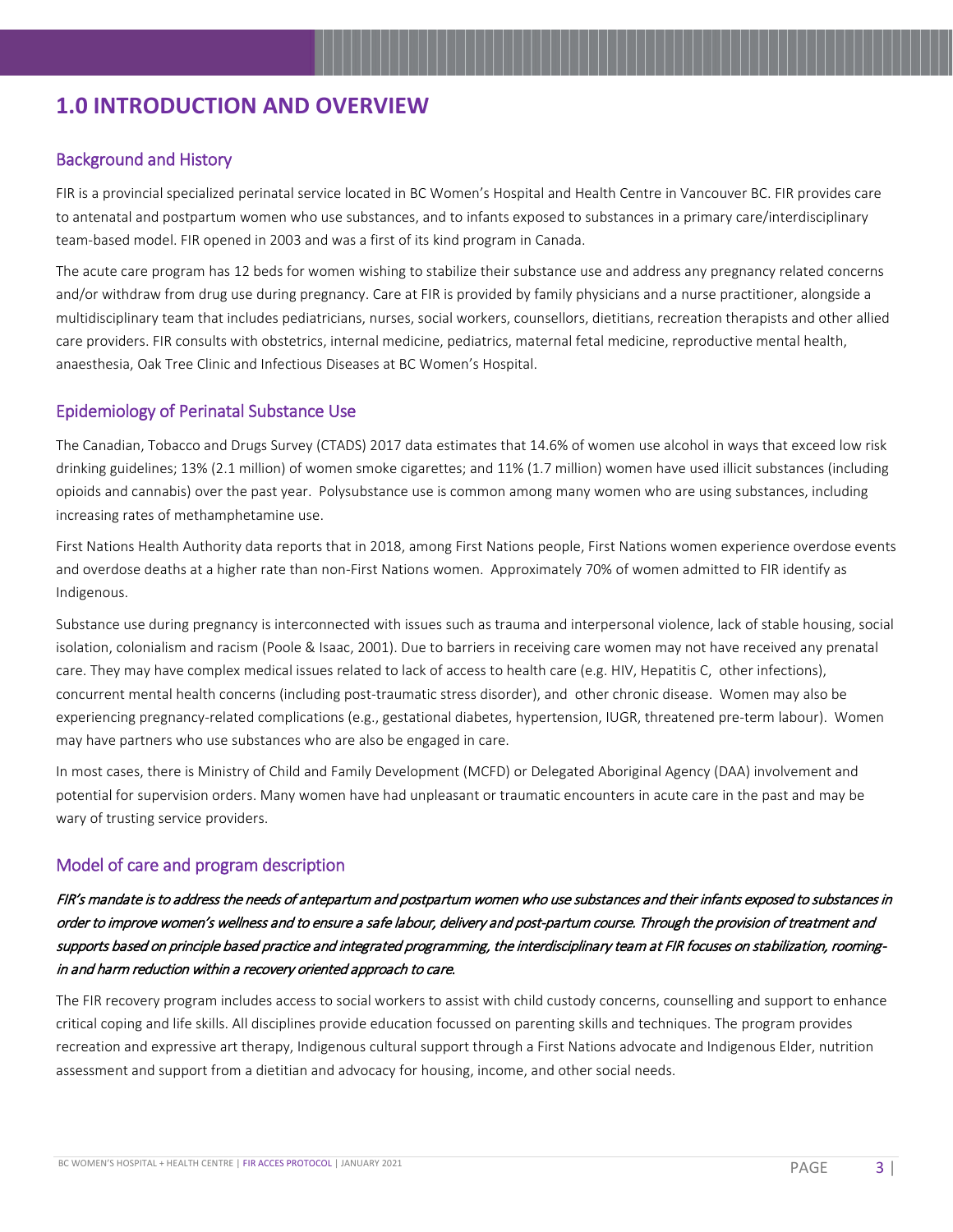# <span id="page-4-0"></span>**2.0 TRIAGE PROTOCOL**

#### <span id="page-4-1"></span>Purpose of Triage Protocol

The Triage Protocol document was created through 5 facilitated sessions with a small working group from the FIR interdisciplinary team, Sheway team and the Provincial Perinatal Substance Use Project team to guide the design of the working sessions. The purpose of the Triage Protocol is to provide the parameters in which equitable access to care at FIR is provided to individuals across the province who require, are eligible, and are anticipated to benefit from accessing services at FIR. This protocol is to be reviewed in detail after six (6) months of implementation (July 2021) and annually thereafter.

The Triage Protocol development follows the FIR model of care. The aspirational model of care is a strengths-based approach to building on existing practices as well as establishing new, wise and evidence based practices and approaches to perinatal substance use as needed.

#### <span id="page-4-2"></span>Triage Protocol Overview

The resulting triage protocol will complement the FIR Model of Care by supporting equitable access to FIR and identifying a process to connect women to care that are not admitted on the unit. The FIR triage team, an interdisciplinary team including Medical Director, Physician, Nurse Practitioner, Patient Care Coordinator, Nurse, Social Worker, will support connection to care for patients regardless of planned admission date. A woman may be admitted to FIR at antepartum or postpartum if she has substance use disorder and either 1) requires in-patient stabilization or 2) is at risk of relapse or 3) requires support to promote mother baby togetherness. Woman currently certified under the Mental Health Act requiring in-patient care may not be eligible for admission to FIR.

Assessment considerations for admission may include: homelessness, recent overdose events, intimate partner violence, lack of prenatal care or at a later gestational age. Individuals who have access to appropriate services in their community, can be stabilized and managed at other hospitals are not appropriate referrals to FIR. In the case that women are not eligible for admission or doesn't require same day admission, FIR will connect to a woman's local community provider to ensure services are in place in the interim. Additionally, the Patient Care Coordinator will actively work with community and acute health care providers to identify opportunities for safe and suitable services and supports in other care settings.

#### REFERRALS:

- The referring agent will forward the completed referral form ([Appendix A](#page-11-1)), including all relevant documents to the FIR unit by phone or fax. Referrals to be completed to the best of one's ability. Patient Care Coordinator can contact referring agent to support completing the remaining sections of the form following referral review.
- FIR's Patient Care Coordinator will ensure all required information has been received and will review referral form and documents with the FIR Triage Team regularly.
- The outcome for the referral will be communicated to the referring agent by the Patient Care Coordinator.
- An email of alternate recommendations will be provided to the referring agent by the Patient Care Coordinator and/or Medical Director for patients who are not a match for FIR treatment and programming. In the instance where an alternative program or hospital is a better match, the Patient Care Coordinator/Medical Director/Nurse Practitioner will advise the referring agent by telephone call/email.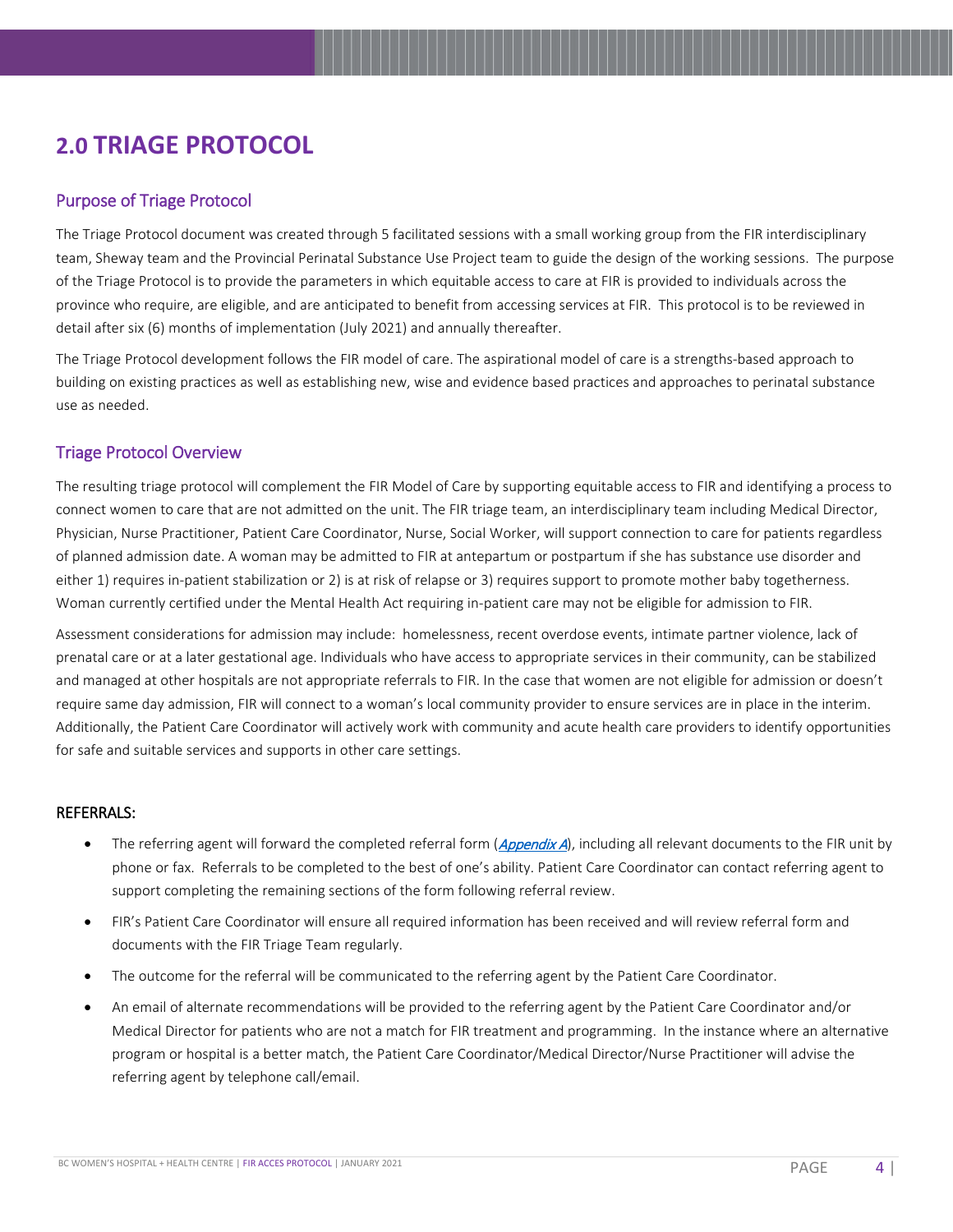#### AFTER HOURS REFERRALS:

If referring provider contacts FIR after hours or on weekends, the Charge Nurse (CN) will consult with the on-call Perinatal Addictions Service to determine obstetrical or medical eligibility/urgency for admission and plan best site of admission. FIR unit bed availability will be updated on Cerner regularly and will allow Perinatal Addictions Service physician to determine FIR bed availability. On call physician for Perinatal Addiction Service will connect with the referring provider or patient directly to decide on appropriate plan if there are no FIR beds available and admission is deemed urgent (e.g., assessment in UCC, admission to other BC Women's unit, admission to another hospital).

#### BED AVAILABILITY

- If the FIR Triage team screening process approves the client's referral form, the Patient Care Coordinator will notify the referring agent.
- Patient Care Coordinator will make regular updates to referral forms during FIR Triage Team daily referral reviews.
- When a bed is available, the referring agent and/or patient will be notified by the Patient Care Coordinator and will advise FIR Team to plan for intake. Patient Care Coordinator will ensure arrangements are made with community providers and patient to support patient's admission to the unit.
- The length of time a bed will be held for an incoming patient will be determined by the FIR Triage Team on a case by case basis.

In the instance of a transfer from within BC Women's Hospital, an Internal Transfer form will be completed (In development).

Additional questions from referring agents can be directed to the Patient Care Coordinator (Nurse in Charge during afterhours) who will be able to assist in completing the form and provide further information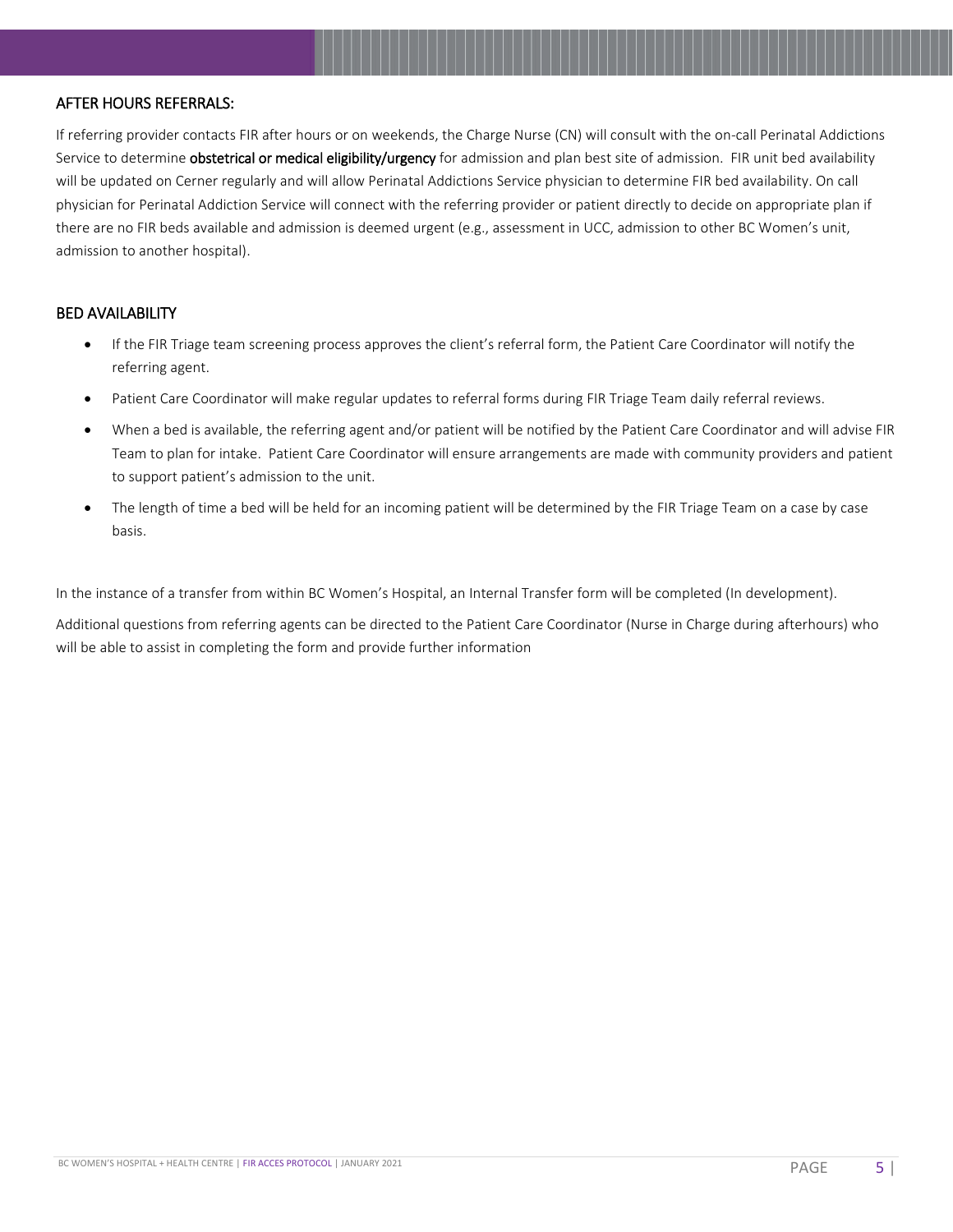



<sup>1</sup> Opiate Agonist Therapy (OAT)<br><sup>2</sup> If Patient presents at Urgent Care Centre (UCC) unattached to care, UCC to contact Perinatal Addiction Service (PAS) Physician<br><sup>3</sup> If woman self-refers from another acute care facility

4 FIR Access Team includes a physician, patient care coordinator, nurse practitioner, social worker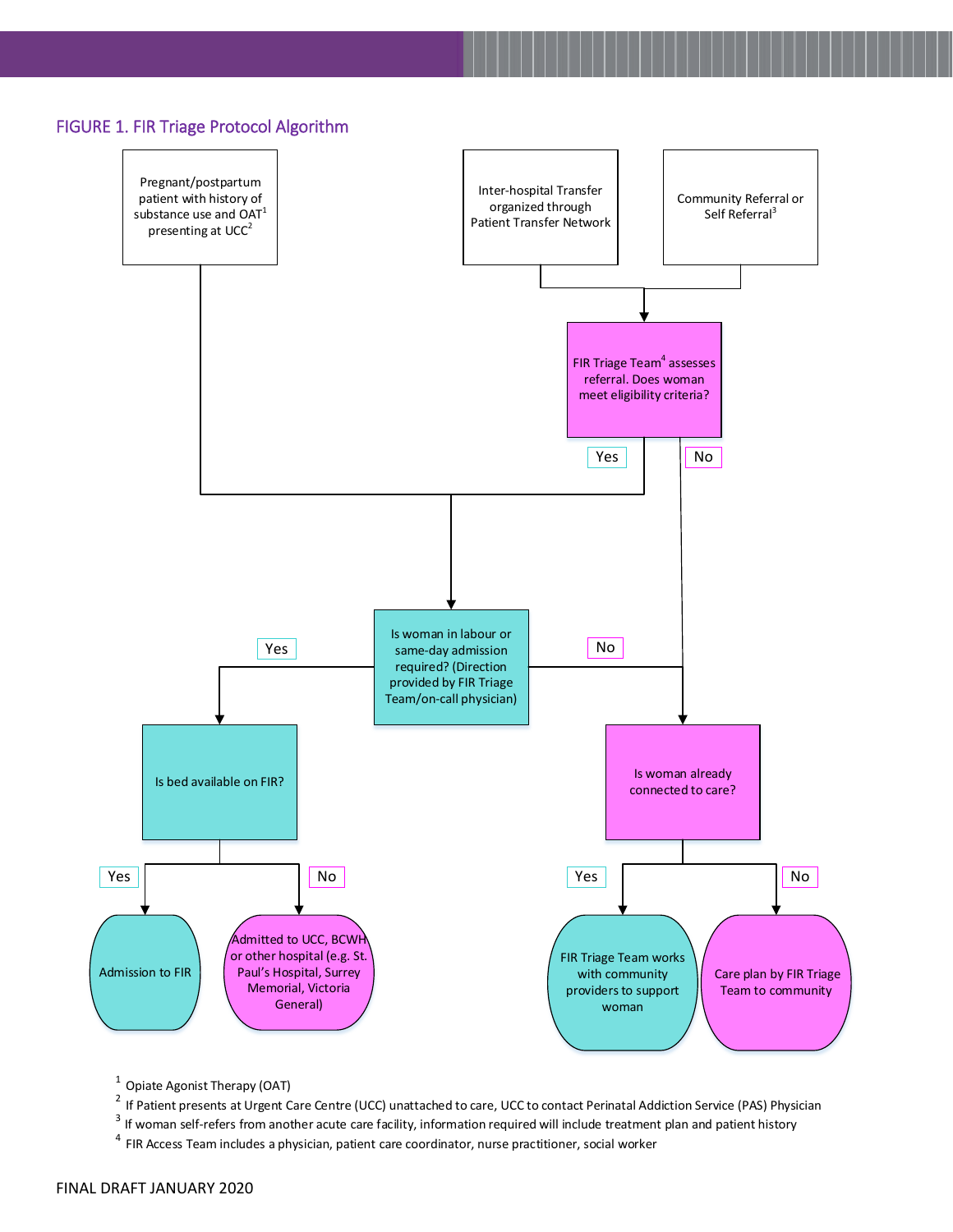#### <span id="page-7-0"></span>Triage Protocol & Referral Criteria

#### 1. Referrals include:

- Self -referral
- Community health care and services, with consent
- Acute (includes BC Women's, Urgent Care Centre (UCC), St. Paul's Hospital)
- All referrals can take place ante, intra or post-partum

#### 2. Eligibility for admission

| <b>Inclusion criteria</b>                     | <b>Exclusion criteria</b>                                 |
|-----------------------------------------------|-----------------------------------------------------------|
| Antepartum & Postpartum                       | Currently certified under the Mental Health Act requiring |
| Has substance use disorder that:              | in-patient care                                           |
| Requires in-patient stabilization             |                                                           |
| Is at risk of relapse                         |                                                           |
| Requires support to promote mother-baby<br>3. |                                                           |
| togetherness                                  |                                                           |

#### 3. Admission

Patient is assessed at UCC and admitted to FIR.

#### 4. FIR Triage Team Membership

<span id="page-7-1"></span>Medical Director, Physician, Nurse Practitioner, Patient Care Coordinator, Nurse, Social Worker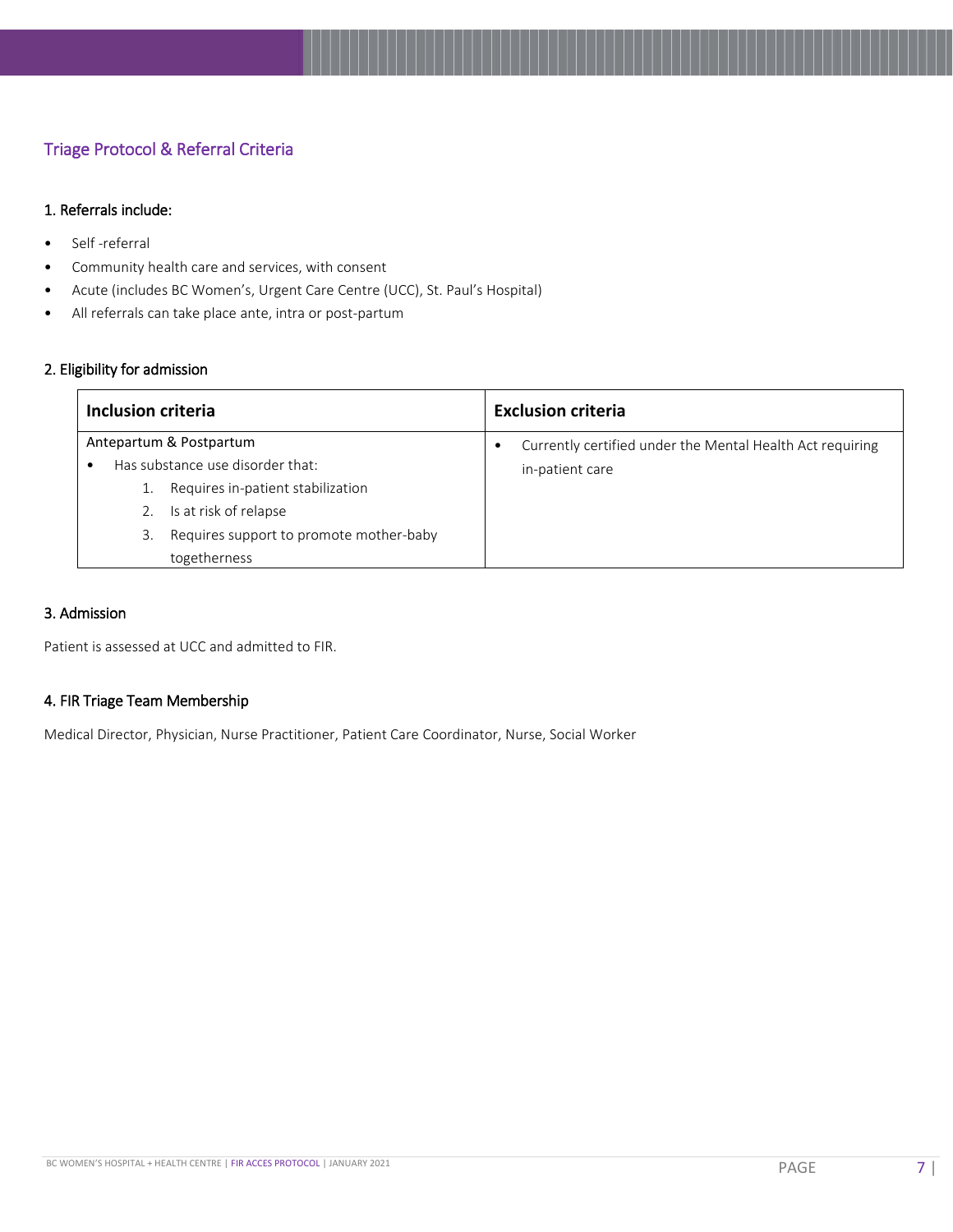# **3.0 TRANSITIONS & CONTINUITY OF CARE**

#### <span id="page-8-0"></span>Transition Plan Components

Planning for transition from FIR is a critical step for women and their families. The transition plan is a fluid document that is completed over the course of a woman's admission. Transition planning needs to be led by each woman with the support of FIR Social Work and the inter-professional team, family, friends, community supports and, when appropriate, MCFD/DAA.

A FIR transition plan will include (not limited to) the following elements:

- Primary health care for mother and baby/babies
- Substance use treatment program (incl. Opioid Agonist Therapy (OAT) prescriber)
- Relapse prevention plan (initiated first week of admission)
- Connections to mental health and substance use supports in community
- Obstetrical and contraception follow-up
- Public health nursing (Nurse Family Partnership; Lactation Consultants)
- Indigenous serving agencies including Aboriginal Friendship Centres, on reserve supports etc.
- Safe/Supported housing
- Financial needs
- Community resources including access to food banks, community kitchens, community based supports for mothers and infants, local community centres etc
- Transportation needs
- MCFD/DAA involvement re: supervision orders etc.
- Peer involvement and support until a woman has safely returned and connected to community
- Transition plan may include connections to a doula, recreation therapy, spiritual care, treatment/day program, Alcoholics Anonymous/Narcotics Anonymous

#### <span id="page-8-1"></span>Discharge Plan Components

A FIR Discharge Plan includes all tasks that must be completed on or just before day of discharge, whether it is a planned discharge or early exit such as patient-initiated discharge. There are two discharge checklists: one for FIR staff's reference and one for the patient (shorter and with specific information such as follow up appointments). The discharge checklists include the following:

- Medications and arrangements for ongoing Opioid Agonist Treatment (OAT)
- Communication and arrangements with housing destination
- Safety Plan
- Naloxone training/ re-training prior to discharge and Take Home Naloxone (THN) dispensed
- Relapse Prevention Plan reviewed/updated
- Providing confirmation of discharge to MCFD/DAA
- Arrange transportation including support with car seats
- Follow up appointment lists (date, time, who, what, where, why)
- Notification of primary care provider
- Notification of Public Health Nurse
- Notification of community supports (Addiction & Drug counsellor, outreach worker, etc.)
- Infant Development Plan
- Paediatric follow-up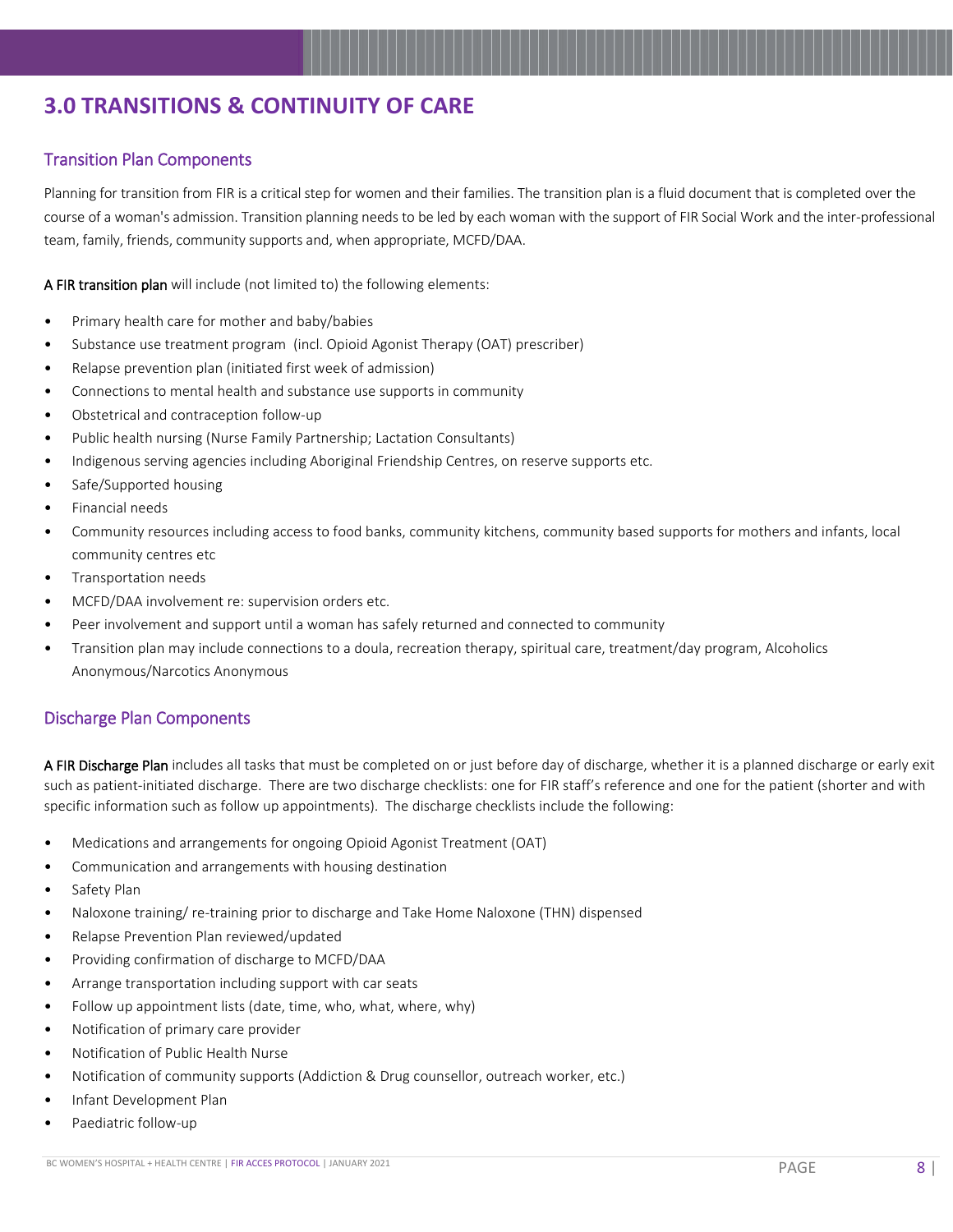#### <span id="page-9-0"></span>**Communication**

Communication includes significant and ongoing collaboration between FIR inter-professional team and community services and supports. This includes:

- Communication and arrangements between community support/outreach and FIR multidisciplinary team and MCFD/DAA if they are involved
- Communication is to continue from the time of referral until the patient has been successfully settled into safe and supported housing in the community
- The FIR Patient Care Coordinator will contact the referring community provider on a continuous basis throughout the admission and the community provider will actively participate in transition planning

#### <span id="page-9-1"></span>Monitoring & Follow up Requirements

To monitor process and outcomes for women admitted to FIR, the Patient Care Coordinator and inter-professional team will collect and assess performance indicators. Data collected may include:

- Referring providers and communities
- Length of stay for each patient
- Substance Use Disorder diagnosis
- Discharge destination (parent and baby)
- MCFD involvement and parenting supports

#### <span id="page-9-2"></span>Reporting requirements

FIR Triage Team reports to the Director, Operations and the Medical Director.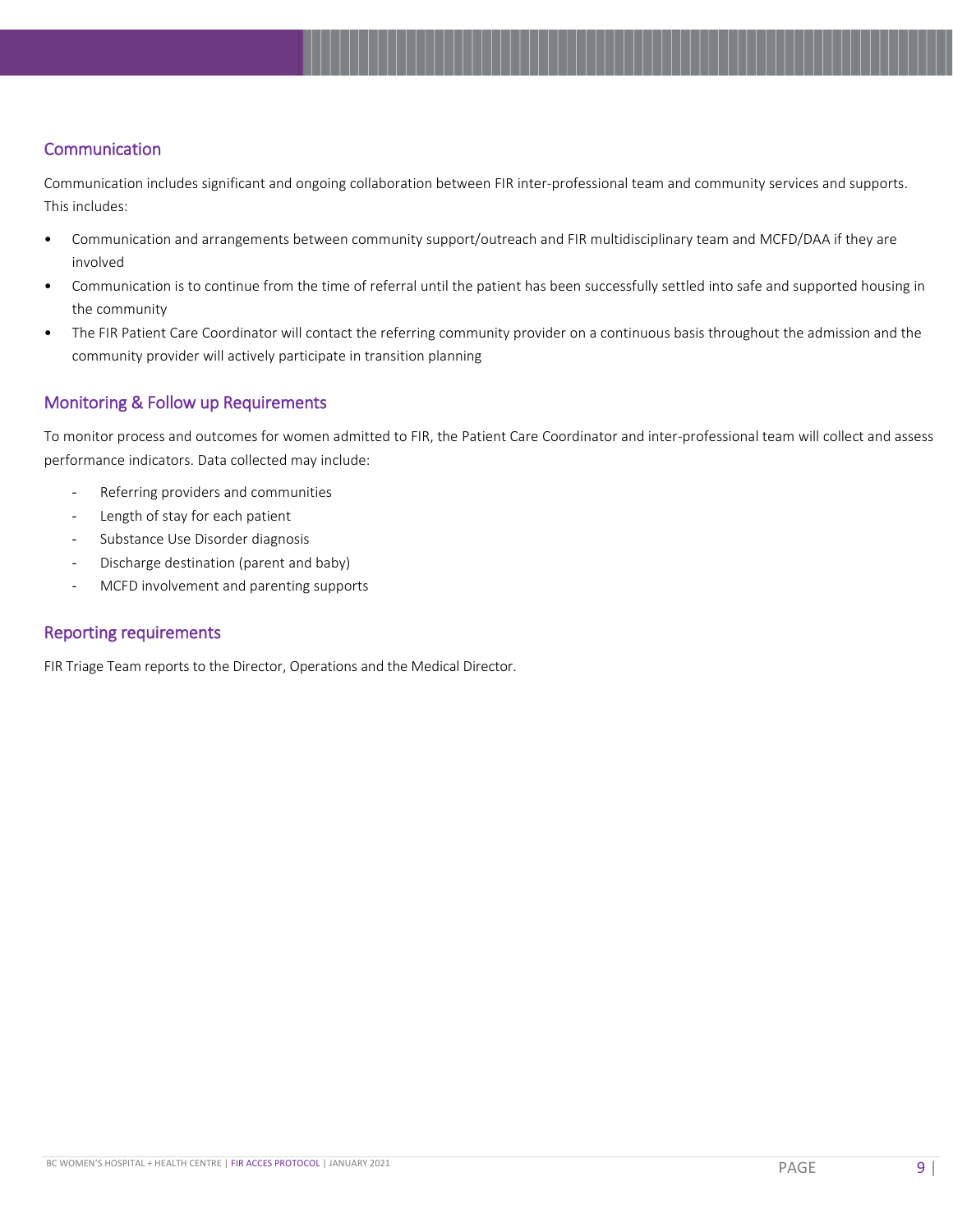## <span id="page-10-0"></span>**4.0 REFERENCES**

BC Coroner's Service. (2013). Prescription Opiate-Related Overdose Deaths 2005-2010. Retrieved from: **[https://www2.gov.bc.ca/assets/gov/birth-adoption-death-marriage-and-divorce/deaths/coroners-service/statistical/perscription](https://www2.gov.bc.ca/assets/gov/birth-adoption-death-marriage-and-divorce/deaths/coroners-service/statistical/perscription-opiate.pdf)[opiate.pdf](https://www2.gov.bc.ca/assets/gov/birth-adoption-death-marriage-and-divorce/deaths/coroners-service/statistical/perscription-opiate.pdf)**

BC Coroners Service. (2018). Illicit Drug Overdose Deaths in BC January 1, 2009 – March 31, 2019. Retrieved from: **<https://www2.gov.bc.ca/assets/gov/birth-adoption-death-marriage-and-divorce/deaths/coroners-service/statistical/illicit-drug.pdf>**

BC Coroners Service. (2018). Fentanyl-Detected Illicit Drug: Overdose Deaths January 1, 2012 to September 30, 2018. Retrieved from: [https://www2.gov.bc.ca/assets/gov/birth-adoption-death-marriage-and-divorce/deaths/coroners-service/statistical/fentanyl-detected](https://www2.gov.bc.ca/assets/gov/birth-adoption-death-marriage-and-divorce/deaths/coroners-service/statistical/fentanyl-detected-overdose.pdf)[overdose.pdf](https://www2.gov.bc.ca/assets/gov/birth-adoption-death-marriage-and-divorce/deaths/coroners-service/statistical/fentanyl-detected-overdose.pdf)

BC Women's Hospital (2018). Mother baby togetherness: Position statement. Vancouver: BC Women's Hospital

Canadian Institute for Health Information (CIHI). (2018). Opioid Related Harms in Canada. Retrieved from: [https://secure.cihi.ca/free\\_products/opioid-related-harms-report-2018-en-web.pdf](https://secure.cihi.ca/free_products/opioid-related-harms-report-2018-en-web.pdf)

Provincial Perinatal Substance Use Project, BC Women's Hospital, PHSA. (2020). FIR Model of Care. Retrieved from: [http://www.bcwomens.ca/Professional-Resources-](http://www.bcwomens.ca/Professional-Resources-site/Documents/Renewed%20FIR%20Model%20of%20Care.pdf)site/Documents/Renewed%20FIR%20Model%20of%20Care.pdf

First Nations Health Authority. (2016). #itstartswithme. Creating a Climate for Change: Cultural Safety and Humility in Health Services Delivery for First Nations and Aboriginal Peoples in British Columbia. Retrieved from: **[https://www.fnha.ca/Documents/FNHA-Creating-a-Climate-](https://www.fnha.ca/Documents/FNHA-Creating-a-Climate-For-Change-Cultural-Humility-Resource-Booklet.pdf)[For-Change-Cultural-Humility-Resource-Booklet.pdf](https://www.fnha.ca/Documents/FNHA-Creating-a-Climate-For-Change-Cultural-Humility-Resource-Booklet.pdf)**

First Nations Health Authority. (2017). Overdose Data and First Nations in BC: Preliminary Findings. Vancouver: First Nations Health Authority.

First Nations Health Authority. (2019). Impact of the Opioid Crisis on First Nations in BC. Retrieved from[: https://www.fnha.ca/about/news-and](https://www.fnha.ca/about/news-and-events/news/first-nations-opioid-overdose-deaths-rise-in-2018)[events/news/First-nations-opioid-overdose-deaths-rise-in-2018](https://www.fnha.ca/about/news-and-events/news/first-nations-opioid-overdose-deaths-rise-in-2018)

Jarlenski, M., Barry, C.L., Gollust, S., Graves, A.J., Kennedy-Hendricks, A. & Kozhimannil, K. (2017). Polysubstance use among US women of reproductive age who use opioids for nonmedical reasons. American Journal of Public Health, 107(8), 1308-1310.

Poole, N. & Isaac, B. (2001). Apprehensions: Barriers to treatment for substance using mothers. Vancouver: BC Centre for Excellence in Women's Health.

Schmidt, R., Wolfson, L., Stinson, J., Poole, N., & Greaves, L. (2019). Mothering and Opioids: Addressing Stigma and Acting Collaboratively. Vancouver, BC: Centre of Excellence for Women's Health. Retrived from: **[http://bccewh.bc.ca/wp-content/uploads/2019/11/CEWH-01-MO-](http://bccewh.bc.ca/wp-content/uploads/2019/11/CEWH-01-MO-Toolkit-WEB2.pdf)[Toolkit-WEB2.pdf](http://bccewh.bc.ca/wp-content/uploads/2019/11/CEWH-01-MO-Toolkit-WEB2.pdf)**

Sperlich, M., Seng, JS., Li, Y., Taylor, J. & Bradbury-Jones, C. (2017). Integrating trauma-informed care into maternity care practice: Conceptual and Practical Issues. Journal of Midwifery and Women's Health, 62(6), 661-672.

Statistics Canada. (2017). Health Reports: Concurrent mental health and substance use disorders in Canada. Retrieved from: **<https://www150.statcan.gc.ca/n1/pub/82-003-x/2017008/article/54853-eng.htm>**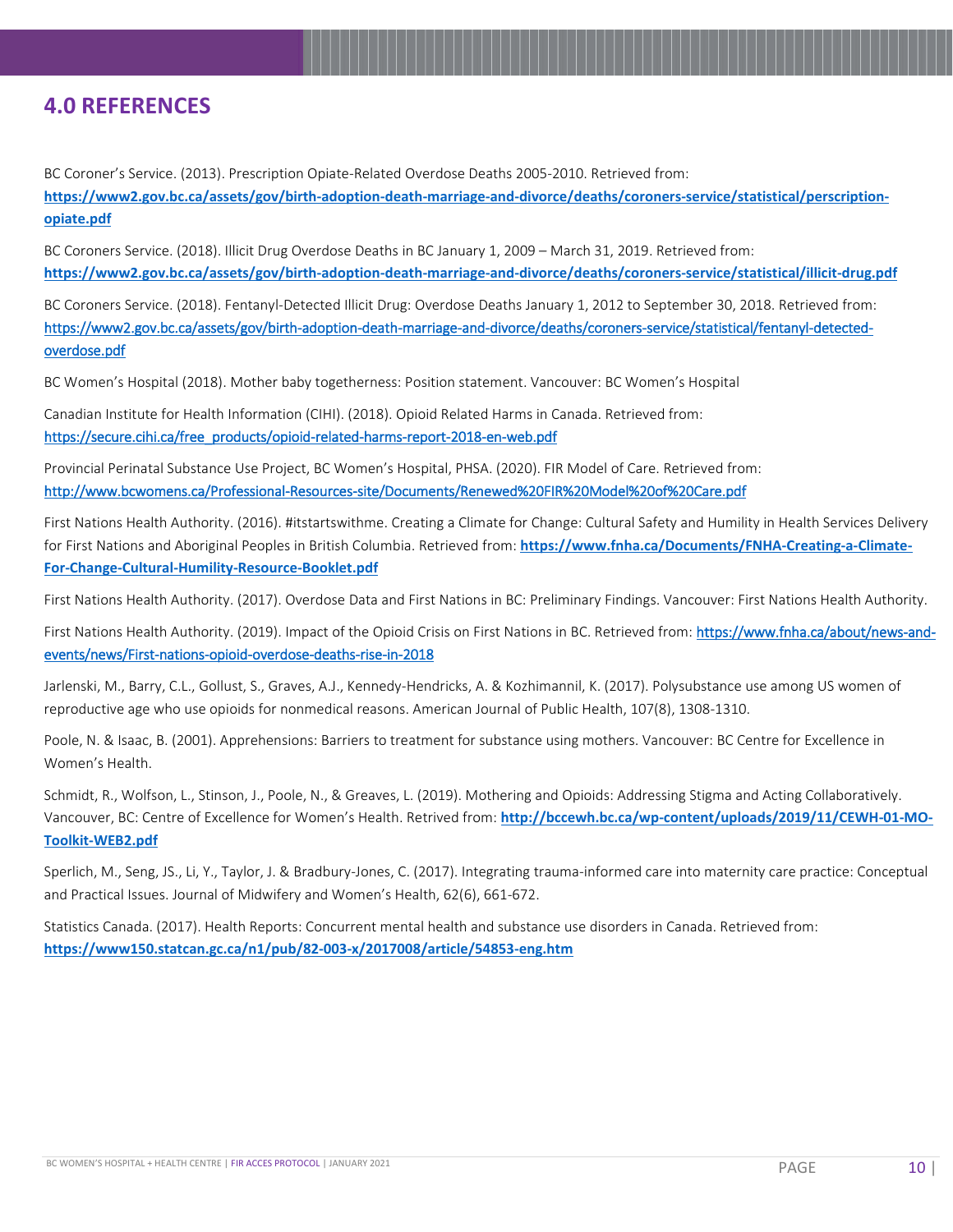# <span id="page-11-0"></span>**5.0 Appendix A**

#### <span id="page-11-1"></span>Referral Form

# **FIR Unit**

4500 Oak Street Vancouver, BC V6H 3N1 Tel: 604 875 2229 Fax: 604 875 2221 <u>ca</u>

**Due Date:**

**Expected date/time of arrival:**

**Instructions:** Please complete the referral form and return by fax to 604 875 2221. *Incomplete forms will be accepted and reviewed.*

|  | www.bcwomens.o |
|--|----------------|
|  |                |

**Date: Time: Patient Information Patient Name: PHN: DOB: Address: Telephone: Email: Identify as Indigenous:** □ Yes □ No Status No.: **Referral submitted with patient's consent:** □ Yes □ No **FIR Team can contact patient directly: Yes No**

| <b>Referral Source</b>                    |                   |  |
|-------------------------------------------|-------------------|--|
| Name:                                     | Service/Position: |  |
| Self-Referral: $\square$ Yes $\square$ No | Telephone:        |  |

| <b>Key Support:</b>                                                             |        |            |  |
|---------------------------------------------------------------------------------|--------|------------|--|
| Can FIR Team contact key supports? $\Box$ Yes $\Box$ No                         |        |            |  |
| Name:                                                                           | Email: | Telephone: |  |
|                                                                                 |        |            |  |
| <b>Address:</b>                                                                 |        |            |  |
| $\square$ Yes $\square$ No<br>Is woman connected to Community Health Care team: |        |            |  |
| Care Team:                                                                      |        |            |  |
| <b>Contact Name:</b>                                                            |        |            |  |
| Phone Number:                                                                   |        |            |  |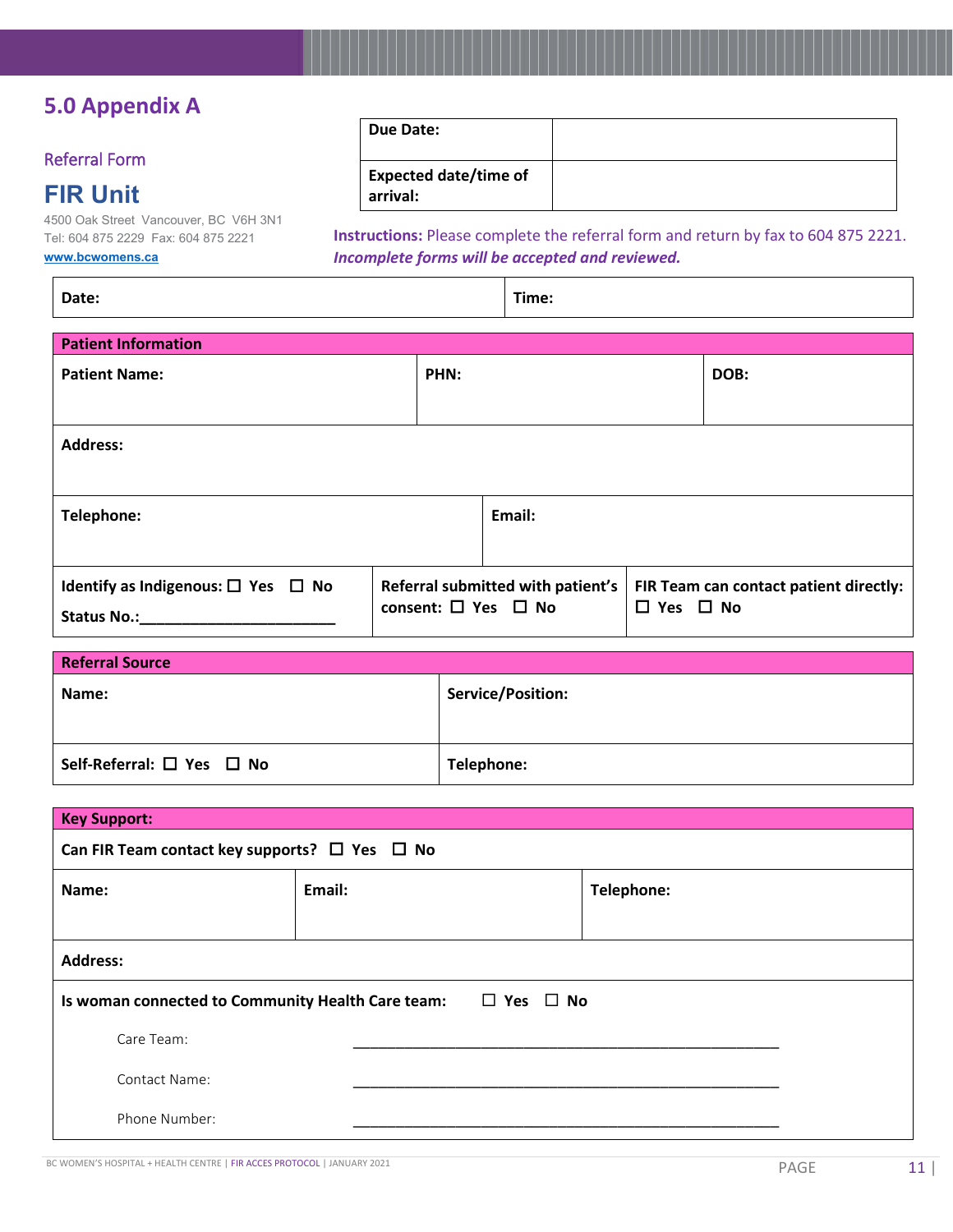| <b>Goal of Admission (Check all that apply):</b>                                                             |                           |                           |  |
|--------------------------------------------------------------------------------------------------------------|---------------------------|---------------------------|--|
| Stabilization of Substance Use □                                                                             | Intra partum care $\Box$  | Postpartum care $\square$ |  |
| Undetermined – ie. No/limited prenatal care $\Box$                                                           |                           |                           |  |
| Current safety concerns: IPV □ Overdose Risk □ Self Harm □ Homeless □                                        |                           |                           |  |
| <b>Patient Personal History:</b>                                                                             |                           |                           |  |
| Substance(s) used<br>Opioids $\square$ Stimulants $\square$ Alcohol $\square$ Non-beverage alcohol $\square$ | Benzodiazepines $\square$ |                           |  |
| Experienced an overdose in the last 3 months? $\Box$ Yes $\Box$ No                                           |                           |                           |  |
| <b>List all medications:</b>                                                                                 |                           |                           |  |
| <b>Medical/mental health concerns:</b>                                                                       |                           |                           |  |

| <b>Obstetrical History:</b>                    |                         |                              |
|------------------------------------------------|-------------------------|------------------------------|
| G<br>P A L                                     | <b>Gestational age:</b> | Most recent ultrasound date: |
| <b>Obstetric risks:</b>                        |                         |                              |
| What prenatal care was provided and from whom: |                         |                              |

| <b>Housing Status</b>   |  |
|-------------------------|--|
| Current housing status: |  |
| Plan post discharge:    |  |
|                         |  |